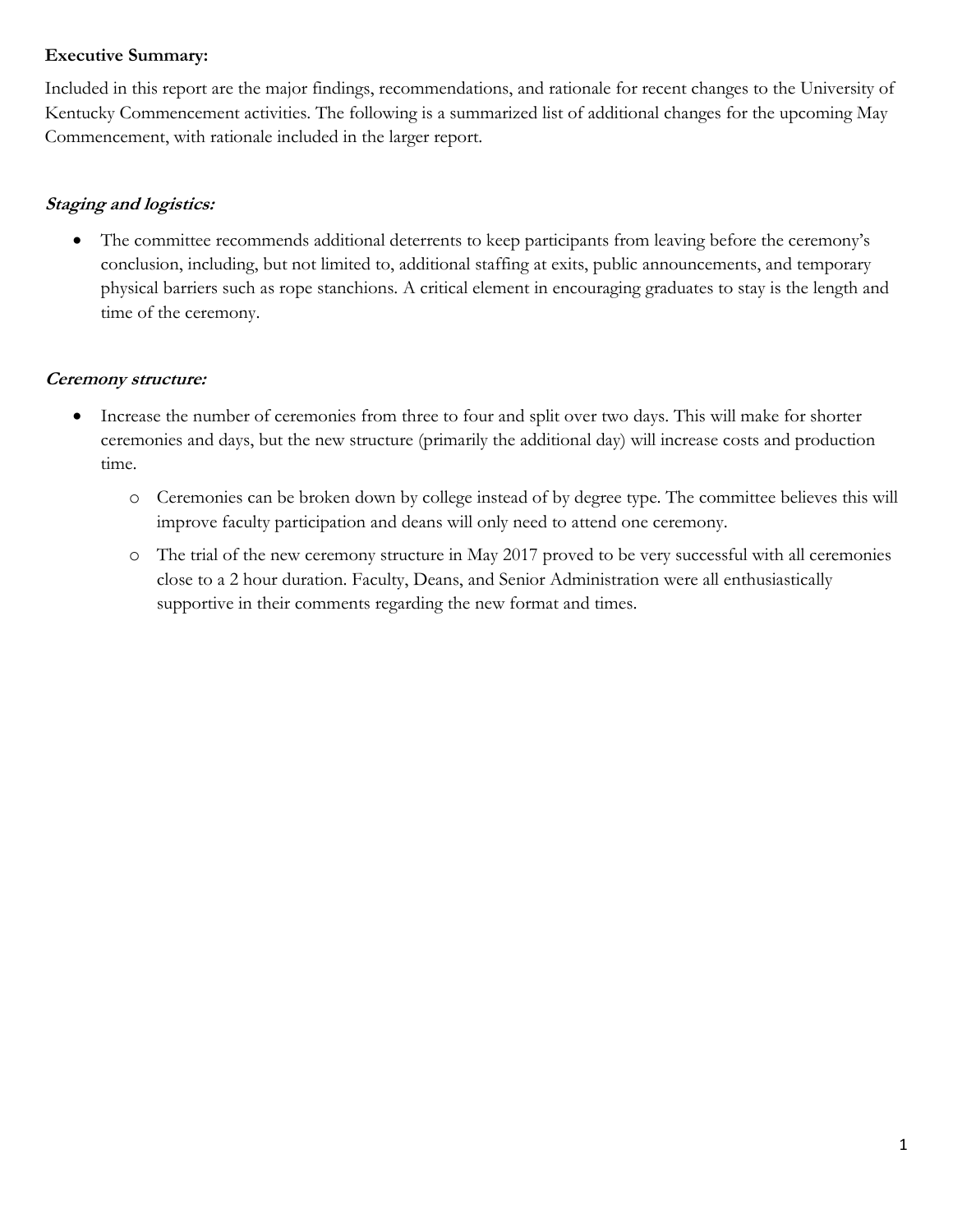### **Commencement Committee Recommendation for May Ceremonies**

**Background:** The Commencement Committee is an advisory group to the President and university officials in all matters relating to Commencement at the University of Kentucky. In addition to their experience, the committee listens closely to students, Deans, and faculty. In making recommendations to shorten the ceremonies, the committee has looked at many scenarios, some of which are alternate formats from what has been done historically.

# **Key Considerations:**

- Commencement is the pinnacle event for Degree Candidates and in many cases the culmination of their academic career, it should mirror the value of their educational experience at the University of Kentucky.
- The opportunity for each degree candidate to have their "moment in the spotlight" is key to their experience.

# **Recommendations for Ceremony Changes:**

- The committee recommends that the Student Speaker continue to be a ceremony feature; however, the committee should carefully review the script to keep time allocated to a minimum (ie.3-4 minutes).
- The committee recommends deploying additional deterrents to keep participants at the ceremony such having announcements on screen, utilizing additional Rupp staff, and using rope stanchions and pipe and drape to hide side exit ways (only way out is center aisle), etc.

# **Recommendations for Continuations:**

- The committee recommends the continuation of the "candidate in the spotlight" on IMAG displays with the student's name and academic major on the 'lower third' of the screen.
	- o Faculty Marshals advised the committee that this is a highlight for the candidates and their friends and family.
- The committee unanimously recommends UK continue to hand out stamped leatherette diploma covers.
	- o It takes no longer to hand out these substantial tributes than any other form of document, and the committee has received positive response to such a nice memento. Previous covers were plastic and had a cheap appearance, and paper scrolls can be easily dropped during any hand off exchange.
- The committee recommends the continuation of the photography by GradImages the same as was done for the December Ceremonies.
	- o They utilized two portraits and a 'facial recognition' photo which pulled from casual/candid shots to make them available also. There was a 38-40% increase in orders with this new methodology, and it did not slow any of the lines across stage.
- The Deans consulted recommend that for Doctoral Candidates, it is extremely important to continue to "hood" candidates on stage as it represents the highest academic degree honor the institution awards. The committee concurs.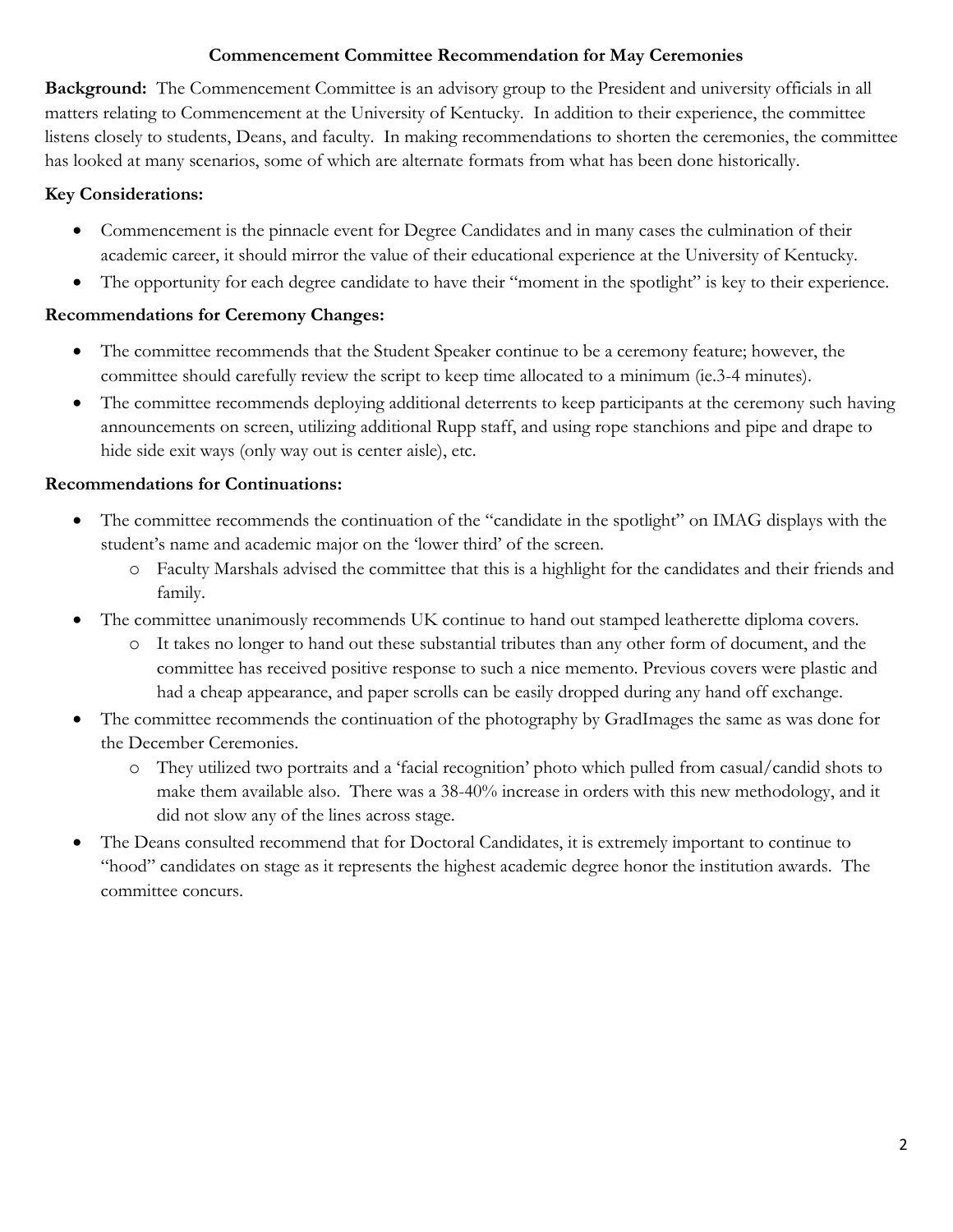### **Ceremony Times:**

**The committee recommends that, to achieve a two-hour window for ceremonies, there will have to be four ceremonies for May Commencement. During years in which Derby takes place the same weekend as Commencement, we recommend Friday and Sunday Commencement ceremonies. For years in which Derby does not interfere with Commencement, we recommend Friday and Saturday ceremonies. Regardless of which days the ceremonies will take place, we recommend keeping the college order the same year to year. Ceremonies would be at 10AM and 2PM each day.** 

# **Recommendation:**

The committee recommends increasing the total number of ceremonies from three to four and splitting across two days with a breakdown by college (not by degree type). We have outlined in seconds how long each degree candidate takes. For undergraduate degree candidates and master's degree candidates, they each roughly take between 3-7 seconds. The numbers in the chart are slightly greater due to the estimates based off of walk and college transition time. Doctoral degree candidates take roughly 22 seconds, therefore they equate to roughly three undergraduate or master's students. [1 Doctoral  $=$  3 Master's/Undergraduates]. This data is from the May 2016 ceremonies.

| <b>Total Seconds</b> | Degree              | Seconds/Graduate |  |  |  |  |  |
|----------------------|---------------------|------------------|--|--|--|--|--|
| 7920                 | 1450 Undergraduates | 5 seconds        |  |  |  |  |  |
| 7200                 | 1166 Undergraduates | 6 seconds        |  |  |  |  |  |
|                      | 402 Master's        | 7 seconds        |  |  |  |  |  |
| 3060                 | 137 Doctoral        | 22 seconds       |  |  |  |  |  |

#### **Advantages:**

- Deans of academic colleges would only need to attend one ceremony
- Combining doctoral, master's, and baccalaureate could increase faculty participation
- Seeing doctoral and master's presented could be an incentive for baccalaureate to continue with advanced study
- Even though this spreads out over two days, it makes for shorter days
- Breaking down the ceremonies by college (as opposed to separating graduate/professional students) was the Dean's unanimous preference

#### **Disadvantages:**

This will require two days actual production time

Based on the May 2017 trial run, the committee would like to propose keeping the ceremony order the same:

| Date    | Time        | Separated by college    | <b>May 2017</b> |  |
|---------|-------------|-------------------------|-----------------|--|
| Day One | <b>10AM</b> | CAFE, CI, PH, GS        | 824             |  |
|         | 2PM         | B&E, HS, FA, NUR, PHARM | 900             |  |
| Day Two | <b>10AM</b> | A&S, SW, DES            | 841             |  |
|         | 2PM         | ED, ENG, MED            | 753             |  |